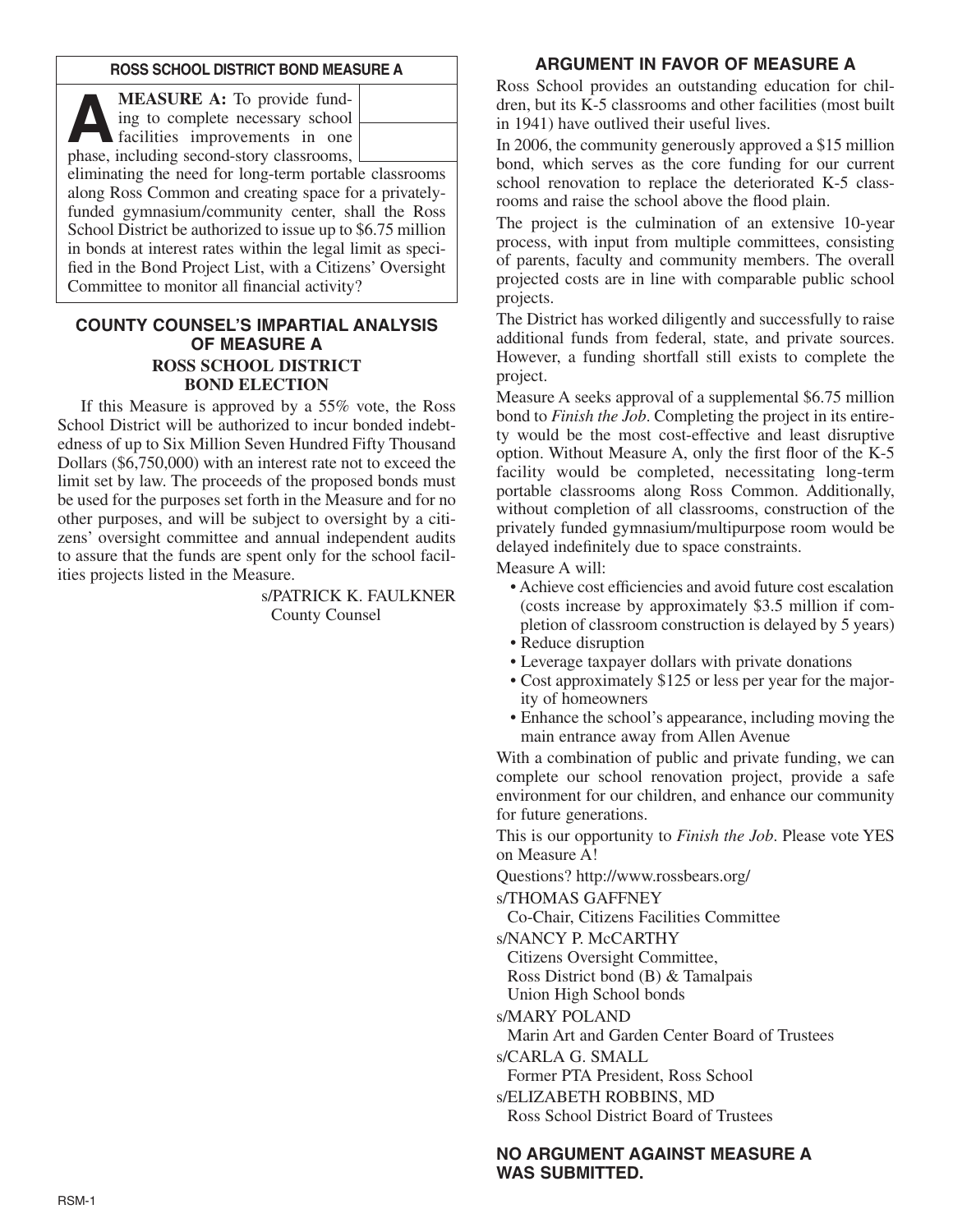# **FULL TEXT OF MEASURE A ROSS SCHOOL DISTRICT RESOLUTION NO. 04-07 RESOLUTION OF THE BOARD OF TRUSTEES OF THE ROSS SCHOOL DISTRICT ORDERING A SCHOOL BOND ELECTION, AND AUTHORIZING NECESSARY ACTIONS IN CONNECTION THEREWITH**

WHEREAS, the Board of Trustees (the "Board") of the Ross School District (the "District"), within the County of Marin, California (the "County"), is authorized to order elections within the District and to designate the specifications thereof, pursuant to sections 5304 and 5322 of the California Education Code (the "Education Code");

WHEREAS, the Board is specifically authorized to order elections for the purpose of submitting to the electors the question of whether bonds of the District shall be issued and sold for the purpose of raising money for the purposes hereinafter specified, pursuant to section 15100 *et. seq*. of the California Education Code;

WHEREAS, pursuant to section 18 of Article XVI and section 1 of Article XIII A of the California Constitution, and section 15266 of the California Education Code, school districts may seek approval of general obligation bonds and levy an *ad valorem* tax to repay those bonds upon a 55% vote of those voting on a proposition for the purpose, provided certain accountability measures are included in the proposition;

WHEREAS, the Board deems it necessary and advisable to submit such a bond proposition to the electors to be approved by 55% of the votes cast;

WHEREAS, such a bond election must be conducted concurrent with a statewide primary election, general election or special election, or at a regularly scheduled local election, as required by section 15266 of the California Education Code;

WHEREAS, on June 3, 2008, a statewide election is scheduled to occur throughout the District;

WHEREAS, pursuant to section 15270 California Education Code, based upon a projection of assessed property valuation, the Board has determined that, if approved by voters, the tax rate levied to meet the debt service requirements of the bonds proposed to be issued will not exceed \$30 per year per \$100,000 of assessed valuation of taxable property;

WHEREAS, section 9400 *et seq*. of the California Elections Code requires that a tax rate statement be contained in all official materials, including any ballot pamphlet prepared, sponsored or distributed by the District, relating to the election; and

WHEREAS, the Board now desires to authorize the filing of a ballot argument in favor of the proposition to be submitted to the voters at the election; and

NOW, THEREFORE, be it resolved, determined and ordered by the Board of Trustees of the Ross School District as follows:

*Section 1*. Specifications of Election Order. Pursuant to sections 5304, 5322, 15100 *et seq*., and section 15266 of the California Education Code, an election shall be held within the boundaries of the District on June 3, 2008, for the purpose of submitting to the registered voters of the District the following proposition:

## BOND AUTHORIZATION

By approval of this proposition by at least 55% of the registered voters voting on the proposition, the District shall be authorized to issue and sell bonds of up to \$6,750,000 in aggregate principal amount to provide financing for the specific school facilities projects listed in the Bond Project List attached hereto as Exhibit A, subject to all of the accountability safeguards specified below. Bonds will be issued in one or more series.

#### ACCOUNTABILITY SAFEGUARDS

The provisions in this section are specifically included in this proposition in order that the voters and taxpayers of the District may be assured that their money will be spent wisely to address specific facilities needs of the District, all in compliance with the requirements of Article XIII A, section 1(b)(3) of the State Constitution, and the Strict Accountability in Local School Construction Bonds Act of 2000 (codified at section 15264 *et seq*. of the California Education Code).

*Evaluation of Needs*. The Board of Trustees has updated its facilities plan in order to evaluate and address all of the facilities needs of the District, and to determine which projects to finance from a local bond at this time. The Board of Trustees hereby certifies that it has evaluated safety, class size reduction and information technology needs in developing the Bond Project List contained in Exhibit A.

*Independent Citizens' Oversight Committee*. The Board of Trustees shall establish an independent Citizens' Oversight Committee (section 15278 *et seq*. of the California Education Code), to ensure bond proceeds are expended only for the school facilities projects listed in Exhibit A. The committee shall be established within 60 days of the date when the results of the election appear in the minutes of the Board of Trustees.

*Annual Performance Audits*. The Board of Trustees shall cause to conduct an annual, independent performance audit to ensure that the bond proceeds have been expended only on the school facilities projects listed in Exhibit A.

*Annual Financial Audits*. The Board of Trustees shall cause to conduct an annual, independent financial audit of the bond proceeds until all of those proceeds have been spent for the school facilities projects listed in Exhibit A.

*Special Bond Proceeds Account; Annual Report to Board*. Upon approval of this proposition and the sale of any bonds approved, the Board of Trustees shall take actions necessary to establish an account in which proceeds of the sale of bonds will be deposited. As long as any proceeds of the bonds remain unexpended, the Superintendent shall cause a report to be filed with the Board no later than January 1 of each year, commencing January 1, 2009, stating (1) the amount of bond proceeds received and expended in that year, and (2) the status of any project funded or to be funded from bond proceeds.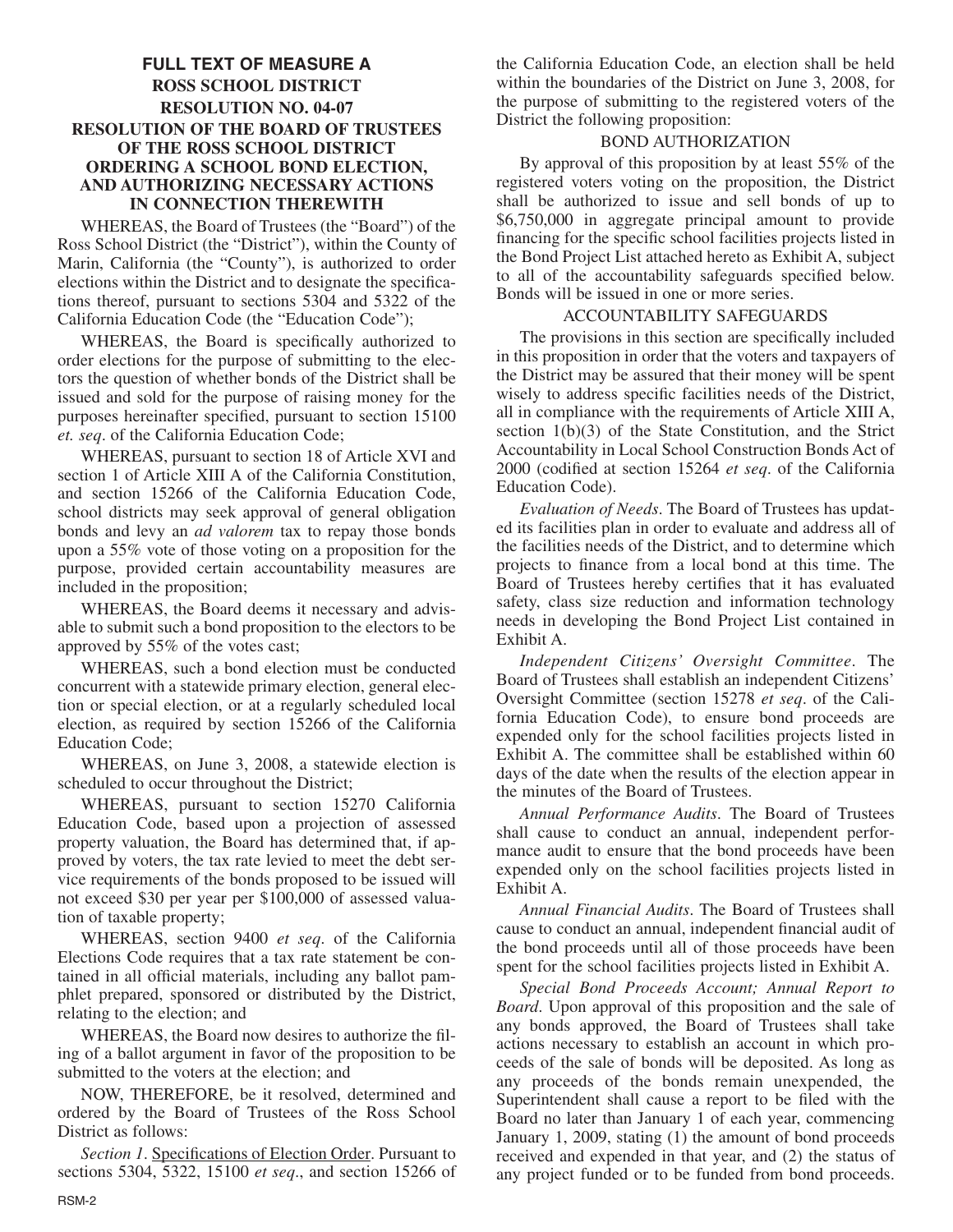The report may relate to the calendar year, fiscal year, or other appropriate annual period as the Superintendent shall determine, and may be incorporated into the annual budget, audit, or other appropriate routine report to the Board.

## **BOND PROJECT LIST FOR MEASURE A**

The Bond Project List attached to this resolution as Exhibit A shall be considered a part of the ballot proposition, and shall be reproduced in any official document required to contain the full statement of the bond proposition.

The Bond Project List, which is an integral part of this proposition, lists the specific projects the District proposes to finance with proceeds of the Bonds. Listed repairs, rehabilitation projects and upgrades will be completed as needed. Each project is assumed to include its share of costs of the election and bond issuance, architectural, engineering, and similar planning costs, construction management, and a customary contingency for unforeseen design and construction costs. The final cost of each project will be determined as plans are finalized, construction bids are awarded, and projects are completed. In addition, certain construction funds expected from non-bond sources, including State grant funds for eligible projects, have not yet been secured. Therefore the Board of Trustees cannot guarantee that the bonds will provide sufficient funds to allow completion of all listed projects.

#### FURTHER SPECIFICATIONS

*No Administrator Salaries*. Proceeds from the sale of bonds authorized by this proposition shall be used only for the construction, reconstruction, rehabilitation, or replacement of school facilities, including the furnishing and equipping of school facilities, or the acquisition or lease of real property for school facilities, and not for any other purpose, including teacher and administrator salaries and other school operating expenses.

*Single Purpose*. All of the purposes enumerated in this proposition shall be united and voted upon as one single proposition, pursuant to section 15100 of the California Education Code, and all the enumerated purposes shall constitute the specific single purpose of the bonds, and proceeds of the bonds shall be spent only for such purpose, pursuant to section 53410 of the California Government Code.

*Other Terms of the Bonds*. When sold, the bonds shall bear interest at an annual rate not exceeding the statutory maximum, and that interest will be made payable at the time or times permitted by law. The bonds may be issued and sold in several series, and no bond shall be made to mature more than 25 years (if issued pursuant to the provisions of the California Education Code) or 40 years (if issued pursuant to the provisions of the California Government Code) from the date borne by that bond.

*Section 2*. Abbreviation of Proposition. Pursuant to section 13247 of the California Elections Code and section 15122 of the California Education Code, the Board hereby directs the Registrar of Voters to use the following abbreviation of the bond proposition on the ballot:

"To provide funding to complete necessary school facilities improvements in one phase, including second-story classrooms, eliminating the need for longterm portable classrooms along Ross Common and creating space for a privately-funded gymnasium/community center, shall the Ross School District be authorized to issue up to \$6.75 million in bonds at interest rates within the legal limit as specified in the Bond Project List, with a Citizens' Oversight Committee to monitor all financial activity?"

*Section 3*. Voter Pamphlet. The Registrar of Voters of the County is hereby requested to reprint Section 1 hereof (including Exhibit A hereto) in its entirety in the voter information pamphlet to be distributed to voters pursuant to section 13307 of the California Elections Code. In the event Section 1 is not reprinted in the voter information pamphlet in its entirety, the Registrar of Voters is hereby requested to print, immediately below the impartial analysis of the bond proposition, in no less than 10-point boldface type, a legend substantially as follows:

"The above statement is an impartial analysis of Measure A. If you desire a copy of the measure, please call the Marin County Registrar of Voters at (415) 499- 6456 and a copy will be mailed at no cost to you."

*Section 4*. Required Vote. Pursuant to section 18 of Article XVI and section 1 of Article XIII A of the State Constitution, the above proposition shall become effective upon the affirmative vote of at least 55% of those voters voting on the proposition.

*Section 5*. Request to County Officers to Conduct Election. The Registrar of Voters of the County is hereby requested, pursuant to section 5322 of the California Education Code, to take all steps to call and hold the election in accordance with law and these specifications.

*Section 6*. Consolidation Requirement; Canvass.

(a) Pursuant to section 15266(a) of the California Education Code, the election shall be consolidated with the statewide election on June 3, 2008.

(b) The Board of Supervisors of the County is authorized and requested to canvass the returns of the election, pursuant to section 10411 of the California Elections Code.

*Section 7.* Delivery of Order of Election to County Officers. The Secretary of the Board of Trustees of the District is hereby directed to deliver, no later than March 7, 2008 (which date is 88 days prior to the date set for the election), one copy of this Resolution to the Registrar of Voters of the County together with the Tax Rate Statement (attached hereto as Exhibit B), completed and signed by the Superintendent, and shall file a copy of this Resolution with the Clerk of the Board of Supervisors of the County.

*Section 8*. Ballot Arguments. The members of the Board are hereby authorized, but not directed, to prepare and file with the Registrar of Voters a ballot argument in favor of the proposition contained in Section 1 hereof, within the time established by the Registrar of Voters.

*Section 9*. Further Authorization. The members of this Board, the Superintendent, and all other officers of the